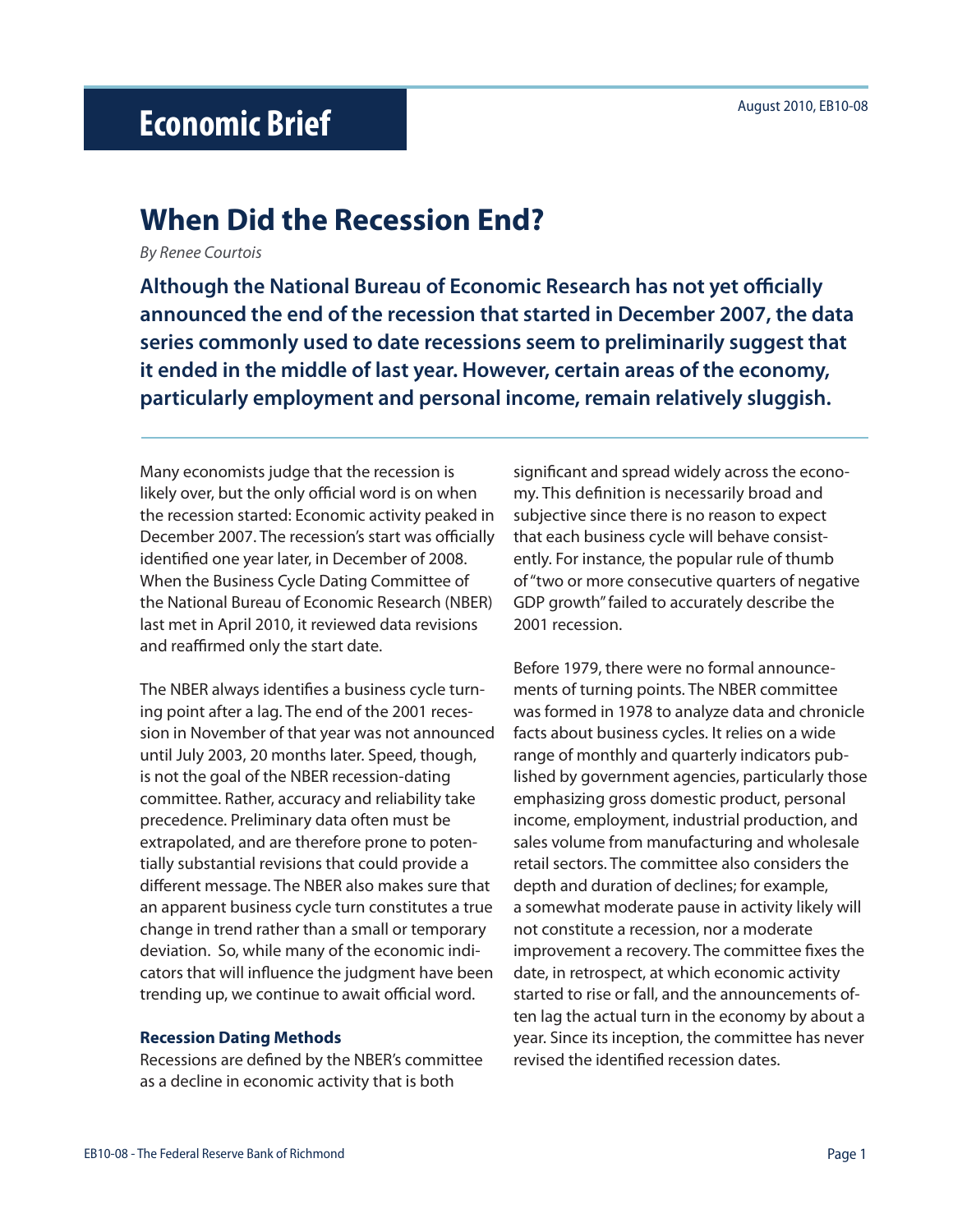While the NBER methodology dates from the 1920s, it was detailed in a 1946 book by Arthur Burns and Wesley Mitchell titled *Measuring Business Cycles*. Though today's economy has dramatically changed from the economy of that era, the approach still underpins business cycle analysis. The economists saw that key indicators moved together, and agreed that a coordinated decline of at least six months would usually constitute a recession. But even earlier, economist and presidential adviser Willard Thorp had compiled records of economic changes of many countries. He then researched and wrote the *Business Annals*, published by the NBER in 1926. The annals summarized and interpreted the economy using business, trade, and press reports from 1790 through 1925 for the United States and Great Britain. A second NBER effort collected annual data series, where available, that complemented Thorp's qualitative information. Together with the annals, these data enabled the NBER to classify historical conditions using terms such as prosperity, depression, recession, or revival. Sometimes adjectives such as "deep" or "mild" were added.

Historical business cycle dates have been questioned by economic historians. For instance, economist Christina Romer, currently chair of the Council of Economic Advisers, notes that dates for pre-1927 cycles were established long before the procedures outlined in *Measuring Business Cycles*. Her research also identified peaks and troughs between 1884 and 1940 that differ from those determined by the NBER.<sup>1</sup>

The lag associated with identifying turning points in the business cycle has led some economists to develop timelier methods that can provide real-time indicators of activity rather than backward-looking diagnoses of business cycles. These methods use algorithms or statistical models. Economist James Hamilton of the University of California, San Diego, recently noted that such models can have the added benefit of being apolitical. Although no one suggests the NBER's dates are based on political considerations, it is conceivable that the timing of announcements around election cycles could be perceived as such. The models may also clarify the dating

procedure. Hamilton discussed many such efforts in a recent working paper.<sup>2</sup>

One limitation of these models is that fundamental economic relationships are subject to change. An ostensibly objective method for dating recessions may include less scope for acknowledging an unusual characteristic in a given business cycle, and may therefore produce false positives or negatives. For that reason, such models are revised and reworked often to improve performance. Timely but inflexible approaches should be viewed as a complement, not a substitute, to the lagged but more inclusive method used by the NBER.<sup>3</sup>

## **When Did This Recession Likely End?**

Loosely following the NBER's recession dating method, we look at the movement of several broad macroeconomic data series to judge when the recession that started in December 2007 likely reached its trough.

Specifically, we compare past business cycle troughs to the most recent recession for several data series. To do this, we index each recession's trough to equal 100, such that values above 100 represent an increase and values below a decrease. (A value of 105, for example, would indicate an increase of 5 percent above a given series' value at the trough for that recession.) These series preliminarily imply that the recent trough occurred in June 2009.

The most obvious series to start with is real gross domestic product (GDP), the broadest measure of economic activity. Figure 1 shows that in the most recent recession (the bold tan line), GDP appeared to hit its trough in the second quarter of 2009. This chart also shows the severity of this recession; the decline in GDP before hitting the trough is indeed greater than in any other recession presented here. (Note that one can also see the "double dip" recession of the early 1980s. The line indicating the recession of 1980 trends down toward the right-hand side of each graph we present here as the economy dipped back toward the recession that started in the second half of 1981.)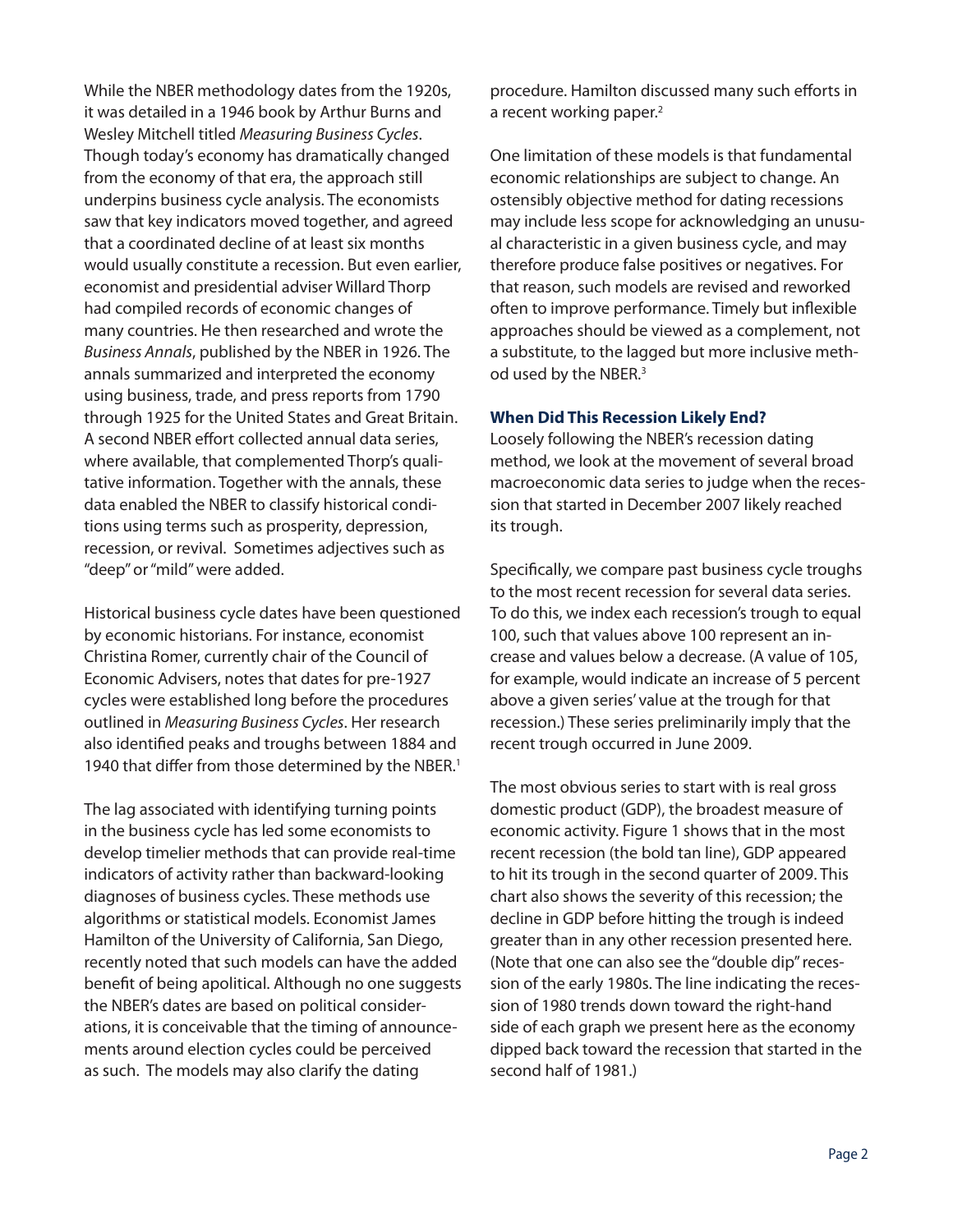



However, GDP data are calculated at a quarterly frequency, so monthly series may provide a more specific estimate of when the recession may have ended. The industrial production index is a monthly measure of broad economic activity, and is plotted in Figure 2. This figure also shows the severity of the recent economic decline. However, like in other relatively steep recessions, the rebound in industrial production has been quite strong in this recovery. A complementary monthly measure of output real manufacturing and wholesale-retail trade sales adjusted for price changes — covers production in goods and services. Though we do not show it here, this series reflects very similar performance, with a slightly less robust increase after June 2009.

Real personal income (with government transfer payments subtracted for a truer measure), shown in Figure 3, presents a less certain picture. The measure trended down for some time after June 2009 before starting to trend up at the end of 2009. More importantly for present purposes, this is atypical for personal income in recoveries since the measure usually rises, albeit tepidly, following a trough. June 2009 is not an obvious choice of a trough here; if anything, the date merely precedes a slowdown in the decline of this measure.

One possible explanation for this — and an example of how a subjective, interpretive approach to recession

### Figure 2: Industrial Production (relative to trough)



Sources: Bureau of Economic Analysis and Haver Analytics. Calculations by FRB Richmond.



Months Before/After NBER Business Cycle Trough (Recessions end at t)

Sources: Bureau of Economic Analysis and Haver Analytics. Calculations by FRB Richmond.

dating can add clarity — is that employment continued to perform poorly after June 2009. The relatively long-lived decline in employment following the trough is common to the recessions of 2001 and the early 1990s, as shown in Figure 4.

Some may find it puzzling that a recession could be considered to be over even as employment, critical to well-being and itself a broad reflection of economic activity, continued to fall. There are three points to make here. First, the NBER's dating criteria place more emphasis on measures of production than measures of labor market strength. Second,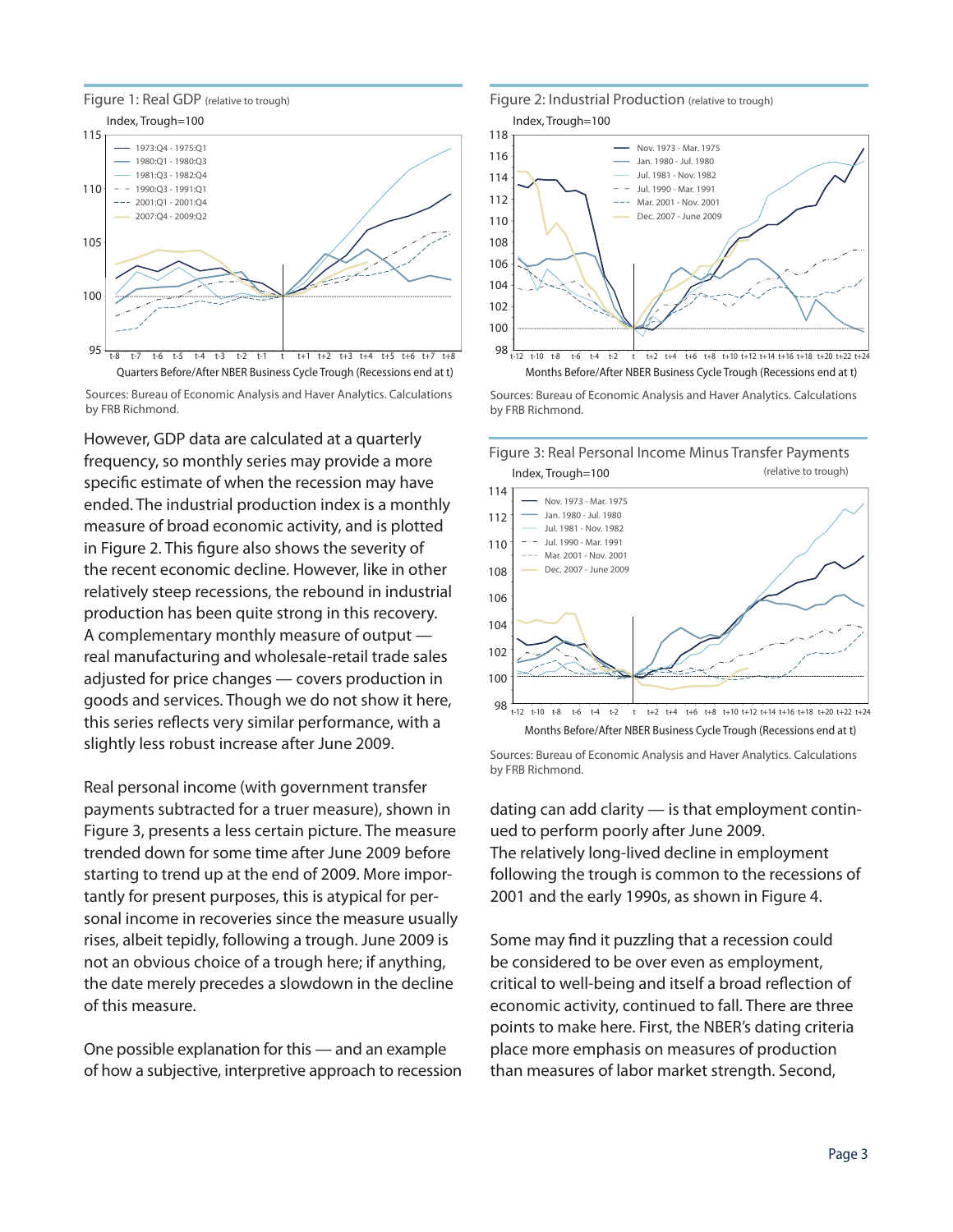Figure 4: Total Nonfarm Payroll Employment (relative to trough) Index, Trough=100



Sources: Bureau of Economic Analysis and Haver Analytics. Calculations by FRB Richmond.

the economy can expand even if employment stagnates if productivity also rises; this happened after the 2001 recession and also through the recent recovery. Finally, employment is a lagging indicator. The trough in employment after the 2001 recession occurred a full 21 months after the recession's official end. Employment in the recent episode fell more deeply than in the 2001 recession, but has so far appeared to recover faster, displaying positive growth every month thus far in 2010 except June. These are tentative signs of recovery.

Nonetheless, the reluctant recovery of both employment and personal income imposes some uncertainty on the recession's end date and may be one reason the NBER committee still has not announced an end. Indeed, the committee acknowledged that the poor performance of employment from 2001 to 2003 delayed its announcement at that time. In fact,

it waited until many broad indicators had surpassed their pre-recession peaks, which has not happened in this recession for any of the series examined here.<sup>4</sup>

### **Conclusion**

Recession starts and ends are necessarily confirmed after a lag to take advantage of complete data and to minimize errors. The recent behavior of a broad variety of economic indicators suggests that the recession that started in December 2007 may have ended around the middle of 2009.

How important will the NBER's official announcement be when it comes? Given the lag associated with dating recessions, few economic policies depend critically on the announcement of a recession's official end. (However, it is possible that opinions about the direction of economic policy are affected by the official end, or lack thereof, of a recession.) Likewise, businesses are not likely to wait for the NBER's declaration that a recession has ended to revive output or hire more employees. They tend to rely instead on real-time signals to make production decisions.

Recession dates are useful because they combine a great deal of information into a single variable reflecting an informed judgment that the economy, broadly defined, was contracting at a certain point in time. The historical record allows researchers to compare economic conditions and policies across business cycles. Accuracy and consistency of recession dates lend confidence to those efforts, which, in turn, can guide the substance and timing of policy interventions that treat and mitigate recessions.